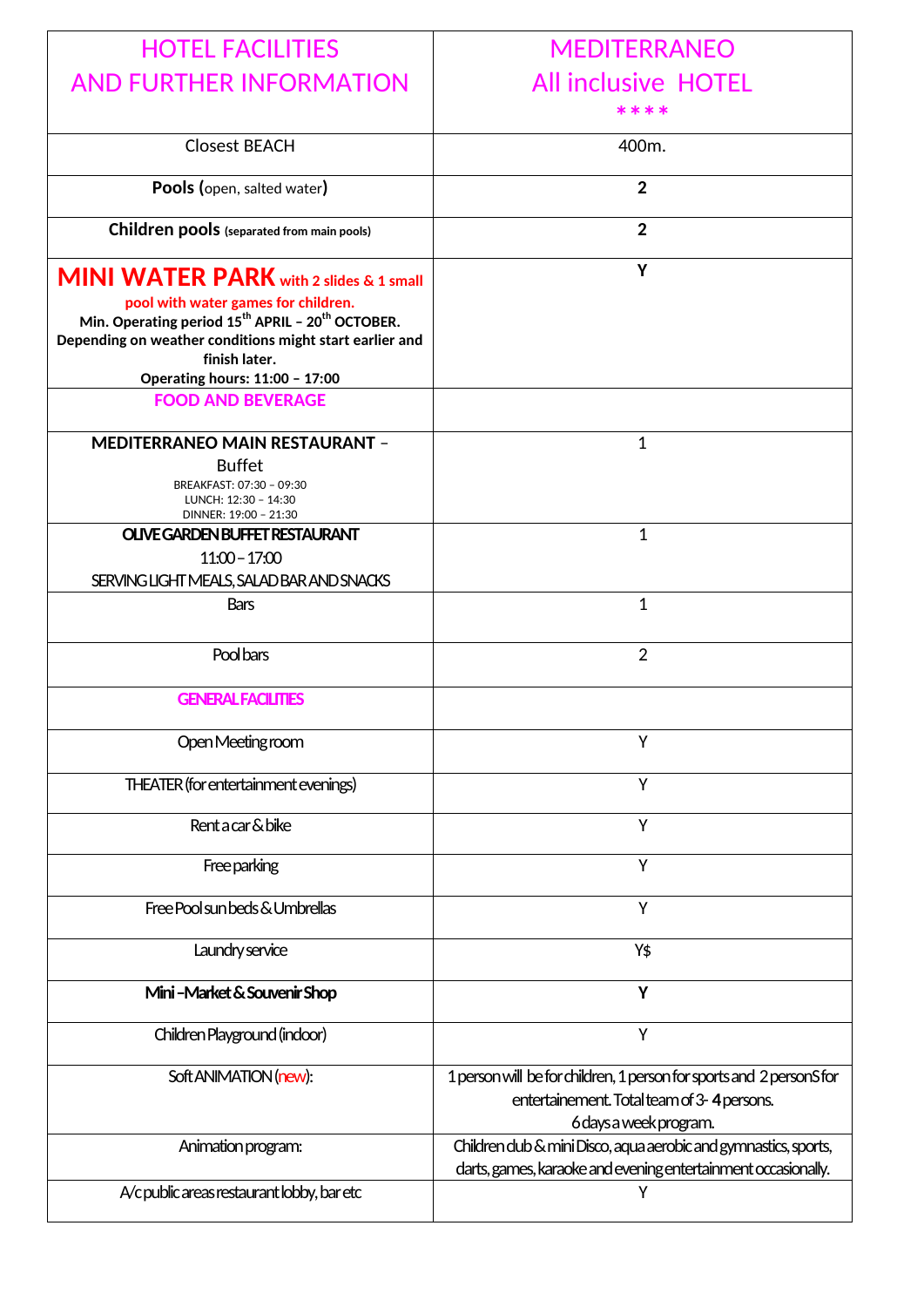| <b>WELLNESS &amp; FITNESS FACILITIES</b>                                   |                                                                                |
|----------------------------------------------------------------------------|--------------------------------------------------------------------------------|
| FITNESS ROOM - GYM                                                         | Y (FREE)                                                                       |
| MASSAGE - SEVERAL PROGRAMS-                                                | Υ\$                                                                            |
| <b>SAUNA</b>                                                               | Υ\$                                                                            |
| <b>JACUZZI</b>                                                             | Υ\$                                                                            |
| <b>HAMAM</b>                                                               | Υ\$                                                                            |
| <b>ROOMS</b>                                                               |                                                                                |
| Standard double rooms (1-3 PAX)                                            | 225                                                                            |
| Junior Suites (1 - 4 PAX)                                                  | 75                                                                             |
| (New for 2022) - Executive Suites (2 pax)                                  | 5                                                                              |
| Villas with private pool (1-5 PAX)                                         | 8                                                                              |
| <b>Wi-Fi connection</b> in all hotel Rooms<br>with extra charge per device | Υ\$                                                                            |
| Sea view/side sea view                                                     | Υ\$                                                                            |
| Sat. FLATTV32"                                                             | Υ<br>including Germans, France, Holland, English, Italian and more<br>channels |
| Music channel on TV                                                        | Υ                                                                              |
| Movies channel                                                             | ${\sf N}$                                                                      |
| Telephone                                                                  | Y                                                                              |
| Mini bar-refrigerator                                                      | Y                                                                              |
| Refrigerator in Junior Suites & villas                                     | Y                                                                              |
| In room safe box                                                           | Y\$10.00€/week                                                                 |
| Safe box in front desk                                                     | no                                                                             |
| Hairdryer in bathroom                                                      | Y                                                                              |
| Balcony or terrace<br><b>Except in the Executive Suites</b>                | Y                                                                              |
| Air condition                                                              | Y (always induded)                                                             |
|                                                                            |                                                                                |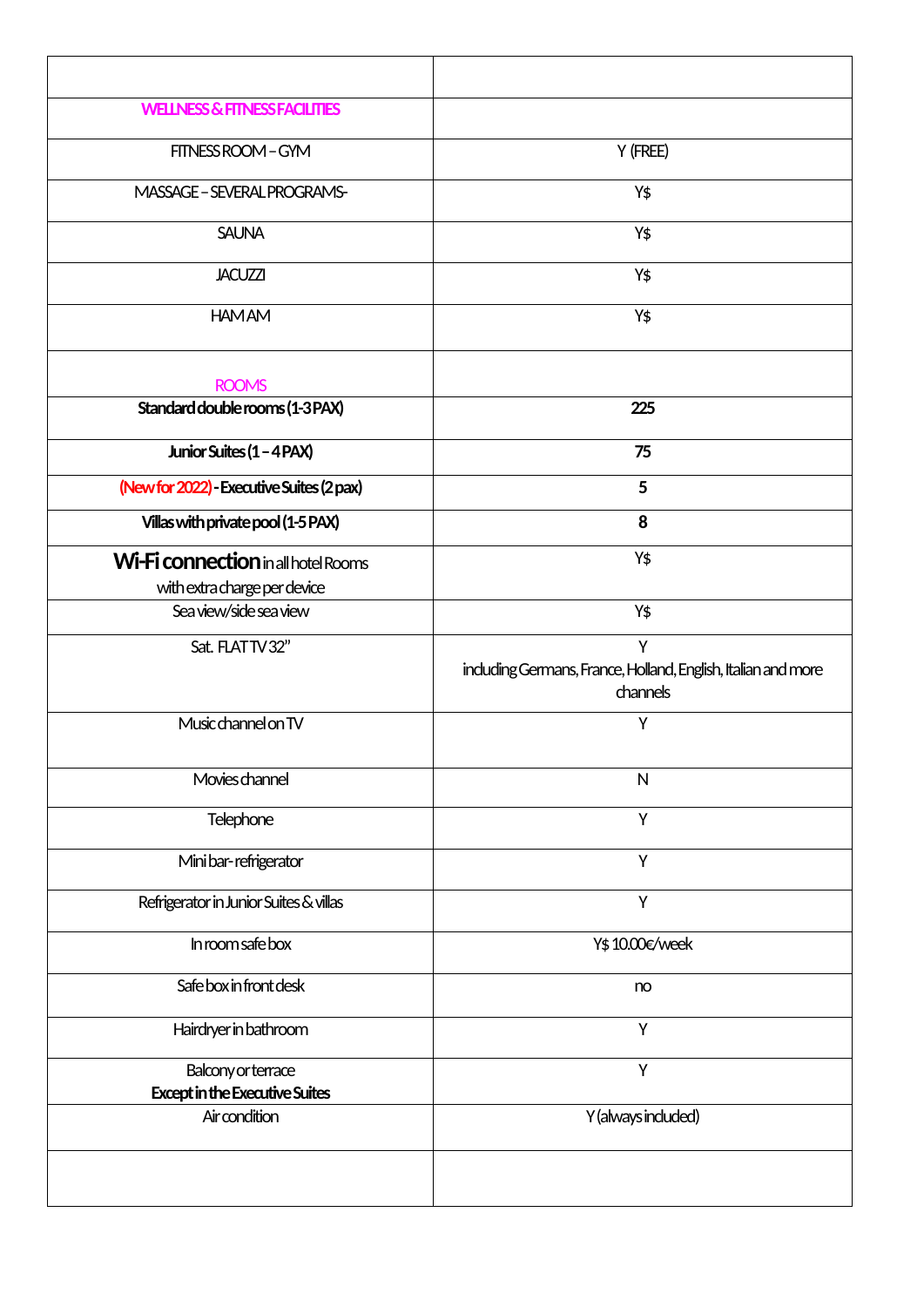| <b>OUTDOOR FACILITIES (all FREE)</b>                                   |                                       |
|------------------------------------------------------------------------|---------------------------------------|
| FOOTBALL COURT 5X5                                                     | $\mathbf{1}$                          |
| <b>TENNISCOURTS</b>                                                    | $\mathbf{1}$                          |
| <b>BEACH VOLLEY</b>                                                    | $\mathbf{1}$                          |
|                                                                        |                                       |
| <b>INDOOR FACILITIES</b>                                               |                                       |
| <b>FREE WI-FICONNECTION IN THE LOBBY OF THE HOTEL</b>                  | Y                                     |
| GAMES ROOM with billiards, table tennis, video games etc               | Y\$                                   |
| Satellite TV comer                                                     | Υ                                     |
| <b>General Information / Conditions</b>                                |                                       |
| ATM MACHINE INSIDE THE HOTEL                                           | Υ                                     |
| SOUVENIR SHOP+MINI MARKET INSIDE THE HOTEL                             | Y                                     |
| Day use - late check out upon availability<br>Extrachargewillapply.    | Y\$                                   |
| Welcome cocktail                                                       | Υ                                     |
| 24 hours reception desk                                                | Υ                                     |
| Check in (maximum time room should be available)                       | 14:00                                 |
| Check out (max.)                                                       | 12:00                                 |
| Water & beach sports & diving courses.                                 | 500m\$<br>STAR Beach                  |
| Credit cards                                                           | Visa & Master card & American Express |
| Early breakfast                                                        | Υ                                     |
| Medical service 24 hours & 1 hour per day doctor visit in the<br>hotel | Υ\$                                   |
| Non smoking rooms (on request with the reservation)                    | Υ                                     |